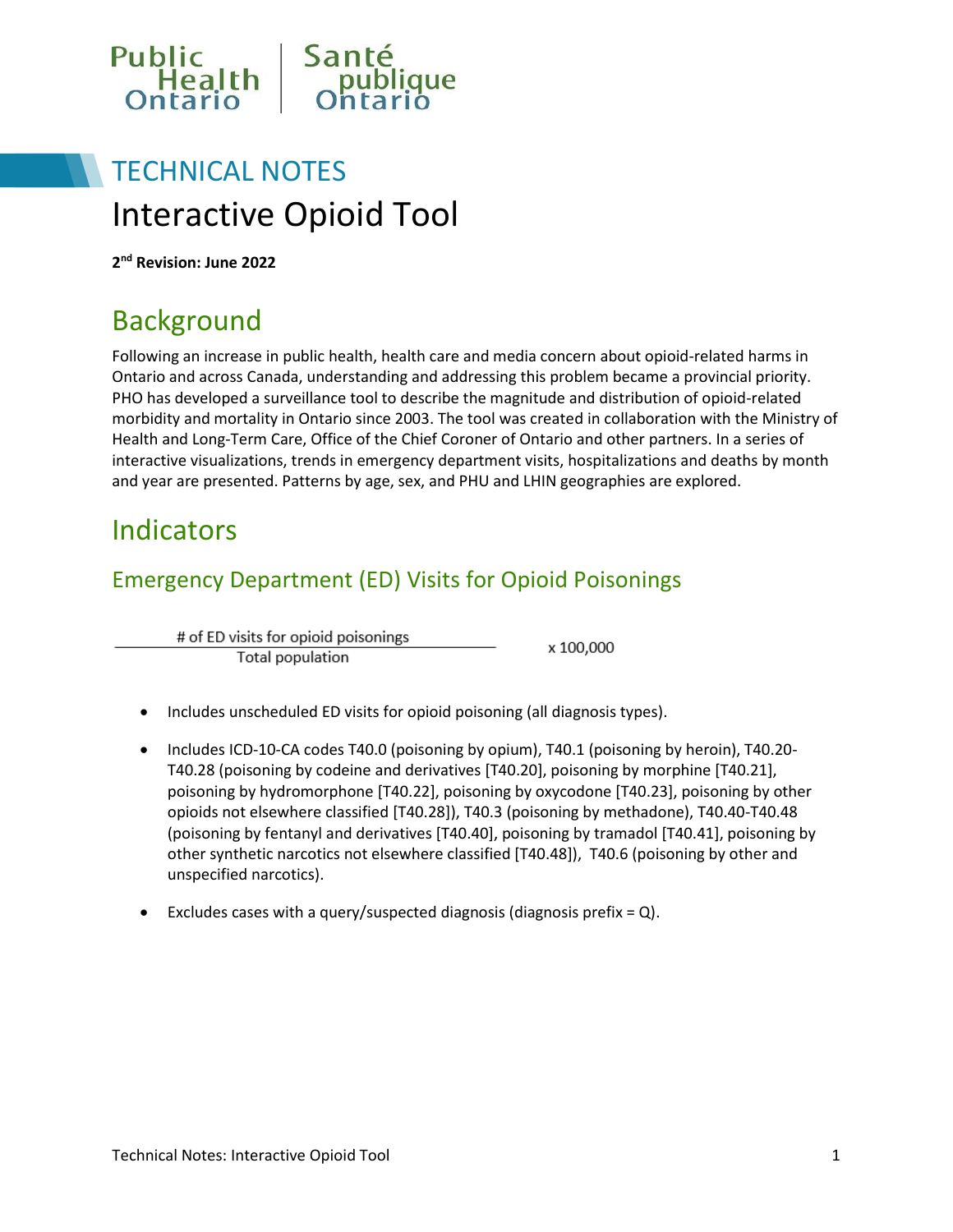### Hospitalizations for Opioid Poisonings

# of hospitalizations for opioid poisonings x 100,000 **Total population** 

- Includes hospitalizations for opioid poisoning (all diagnosis types).
- Includes ICD-10-CA codes T40.0 (poisoning by opium), T40.1 (poisoning by heroin), T40.20-T40.28 (poisoning by codeine and derivatives [T40.20], poisoning by morphine [T40.21], poisoning by hydromorphone [T40.22], poisoning by oxycodone [T40.23], poisoning by other opioids not elsewhere classified [T40.28]), T40.3 (poisoning by methadone), T40.40-T40.48 (poisoning by fentanyl and derivatives [T40.40], poisoning by tramadol [T40.41], poisoning by other synthetic narcotics not elsewhere classified [T40.48]), T40.6 (poisoning by other and unspecified narcotics).
- Excludes cases with a query/suspected diagnosis (diagnosis prefix =  $Q$ ).

### Deaths from Opioid Poisonings

| # of deaths from opioid poisonings | x 100,000 |
|------------------------------------|-----------|
| Total population                   |           |

Includes all deaths where opioid poisoning was considered as contributing to the cause of death.

### Type of Opioid Present at Death

# of deaths from specific opioid poisoning x 100 Total # of deaths from opioid poisonings

- Includes deaths from specific types of opioids: codeine, fentanyl (including carfentanil and other fentanyl analogues), heroin, hydrocodone, hydromorphone, methadone, morphine, oxycodone.
- More than one opioid can be counted as present at time of death; presence of a drug does not necessarily indicate that it contributed to death.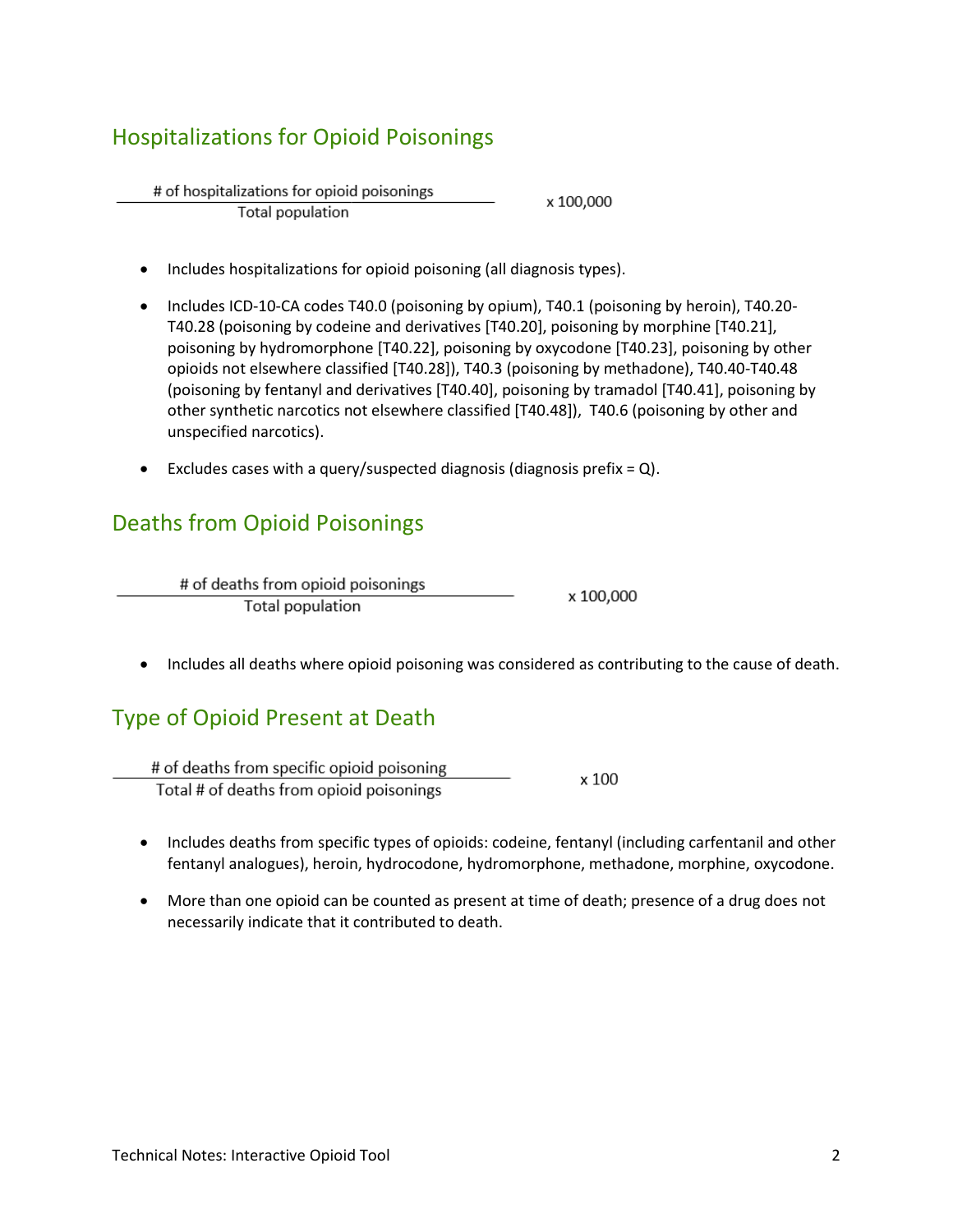# Methodological Notes

- Indicators are calculated by visit registration year and month (ED visits), admission year and month (hospitalizations) and death date and month (deaths).
- Monthly and quarterly rates in the 'Trends', 'Preliminary ED Trends', and 'Preliminary Death Trends' tab have been annualized for comparability between different time periods.
- Data presented on the 'Preliminary ED Trends' tab have been collected as part of a weekly reporting initiative by Ontario hospitals and should be considered preliminary. Data in this tab based on counts between 1 and 4 are denoted as \* in this table, and have been suppressed due to terms of a data sharing agreement.
- For ED visit and hospitalization data which are discharged-based, updates to include a current quarter of data may include admissions which happened in a previous quarter.
- Data for ED visits and hospitalizations are updated quarterly, approximately 4-6 months after the quarter has passed (shortly after the data is made available to PHO); data for deaths will be updated as that data is made available to PHO.
- Demographic stratifiers include by sex and by age-group (<15, 20-24, 25-44, 45-64, 65+).
- Geographic stratifiers include by public health unit (PHU) and local health integration network (LHIN).
- Death data were geocoded to PHU/LHIN by joining the postal code of the decedent with Statistics Canada Postal Code Conversion File (PCCF) and health-region boundary correspondence files using the single-link indicator (SLI).
- Generally, the postal code represents the residence of the decedent. Due to some variation in the data abstraction process or if the postal code of residence was not available, some records may have been assigned the postal code of the location of death.
- Between 2005 and 2016 approximately 5% of records were unable to be geocoded due to missing/incorrect postal code.
- Death data for 2003 and 2004 at the PHU/LHIN are not included due to high missingness of postal code.
- Records without a recorded sex, age or PHU/LHIN were not included in stratified results but are included in the overall totals.
- Population data for month of year was calculated by interpolating the % change in population counts between the calendar year before and after with the annual estimates assigned to July (mid-year).
- Some deaths are attributed to multi-drug toxicity, therefore a death can include more than one opioid as a cause; the percentage attributed to any one opioid is calculated using the total number of unique deaths.
- Deaths in which heroin and morphine were both present have only been considered as heroin deaths.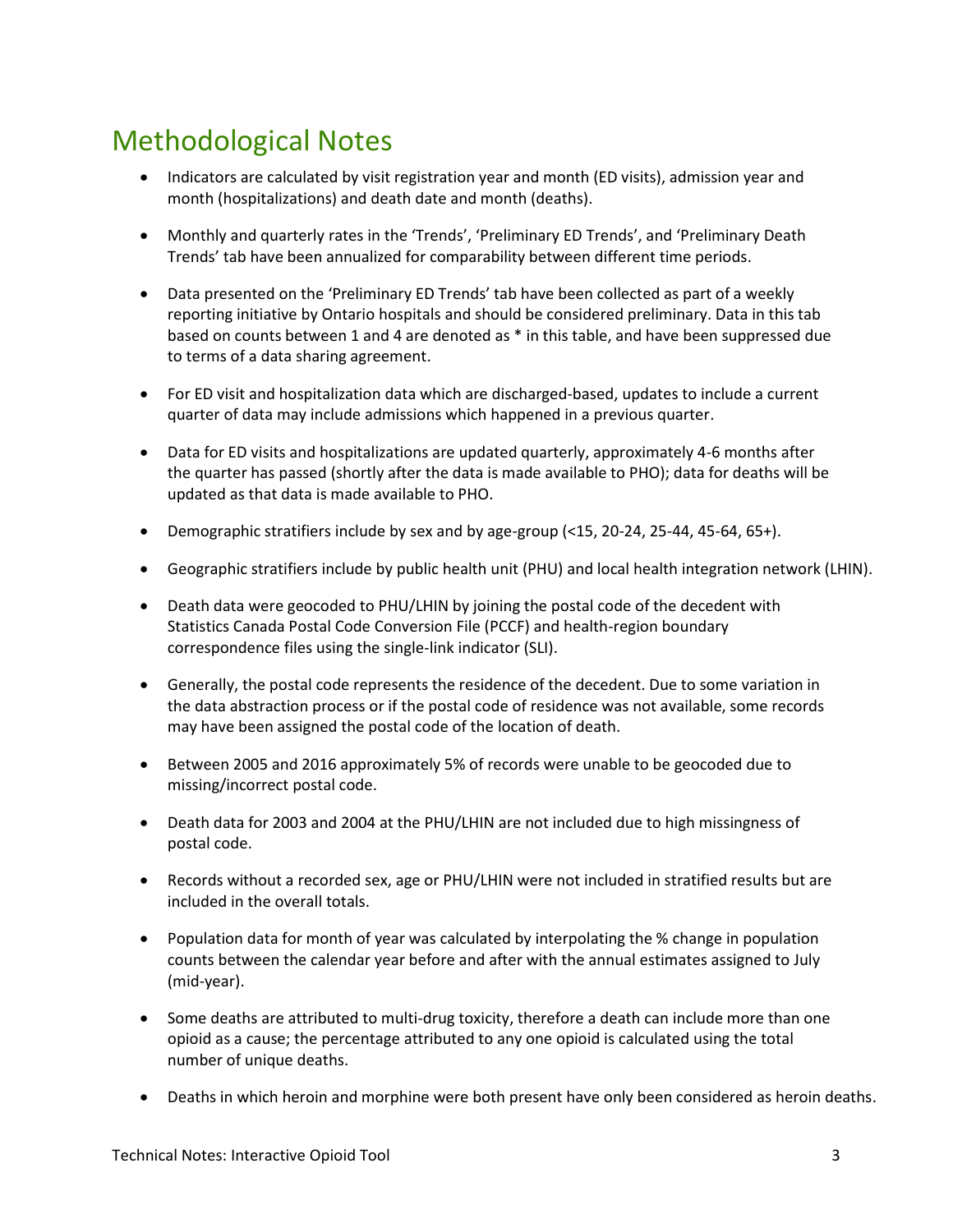Data for which sufficient risk of re-identification of an individual exists will be suppressed, for example, data for deaths by specific type of opioids have been suppressed when the denominator (total number of deaths) was between 1 and 4 deaths.

## Limitations

- Data from ED visits and hospitalizations only capture those who visit the ED/are hospitalized and may not reflect the total burden in the population.
- Data for Ontario residents who visit an ED/hospital or die outside of the province are not included.

## Data Sources

#### **ED Visits**

National Ambulatory Care Reporting System. January 2003 – December 2021 [data file]. Ottawa, ON: Canadian Institute for Health Information [producer]; Toronto, ON: Ontario. Ministry of Health and Long-Term Care, IntelliHealth Ontario [distributor]; [unpublished] [data extracted 2022 May 10].

#### **ED Visits (Preliminary)**

National Ambulatory Care Reporting System. January 2022 – March 2022 [data file]. Ottawa, ON: Canadian Institute for Health Information [producer]; Toronto, ON: Ontario. Ministry of Health and Long-Term Care, Health Analytics Branch [distributor]; [unpublished] [data received 2022 May 11].

#### **Hospitalizations**

Discharge Abstract Database. January 2003 – December 2021 [data file]. Ottawa, ON: Canadian Institute for Health Information [producer]; Toronto, ON: Ontario. Ministry of Health and Long-Term Care, IntelliHealth Ontario [distributor]; [unpublished] [data extracted 2022 May 10].

#### **Deaths**

Ontario Opioid-Related Death Database. January 2003 ‒ December 2021 [data file]. Toronto, ON: Office of the Chief Coroner for Ontario; [unpublished] [data received 2022 Apr 27].

#### **Population**

- Population estimates, 2003 ‒ 2016 [data file]. Ottawa, ON: Canadian Institute for Health Information [producer]; Toronto, ON: Ontario. Ministry of Health and Long-Term Care, IntelliHealth Ontario [distributor]; [unpublished] [data extracted 2017 Oct 19].
- Population projections, 2017 2022 [data file]. Ottawa, ON: Canadian Institute for Health Information [producer]; Toronto, ON: Ontario. Ministry of Health and Long-Term Care, IntelliHealth Ontario [distributor]; [unpublished] [data extracted 2019 Aug 12].